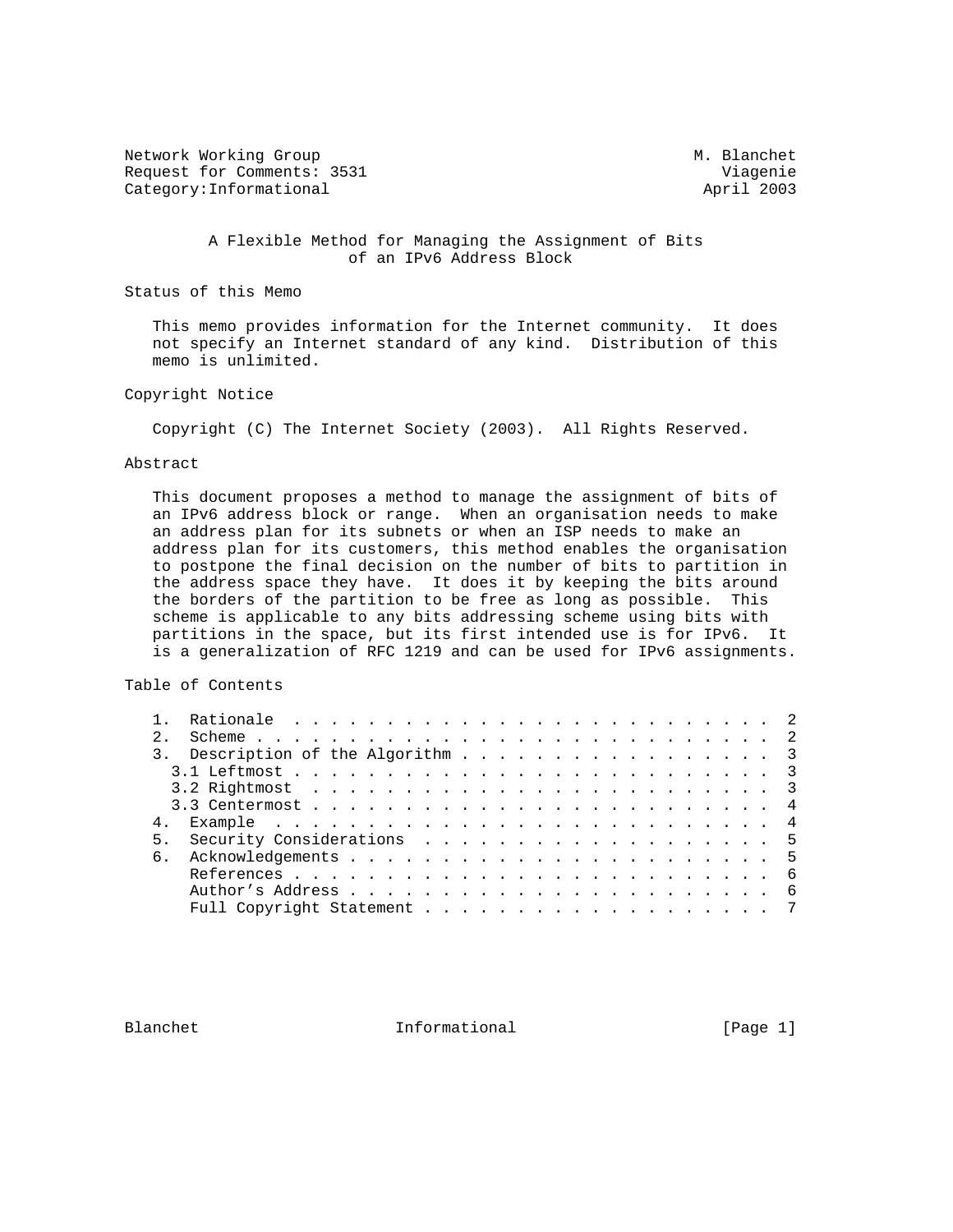### 1. Rationale

 IPv6 addresses have a flexible structure for address assignments. This enables registries, internet service providers, network designers and others to assign address ranges to organizations and networks based on different criteria, like size of networks, estimated growth rate, etc. Often, the initial assignment doesn't scale well because a small network becomes larger than expected, needing more addresses. But then, the assignment authority cannot allocate contiguous addresses because they were already assigned to another network.

 RFC 1219 [1] describes an allocation scheme for IPv4 where address space is kept unallocated between the leftmost bits of the subnet part and the rightmost bits of the host part of the address. This enables the network designer to change the subnet mask without renumbering, for the central bits not allocated.

 This work generalizes the previous scheme by extending the algorithm so it can be applied on any part of an IP address, which are assigned by any assignment authority level (registries, ISPs of any level, organizations, ...). It can be used for both IPv4 and IPv6.

 This document does not provide any recommendation to registries on how to assign address ranges to their customers.

2. Scheme

We define parts of the IP address as  $p1$ ,  $p2$ ,  $p3$ , ...  $pN$  in order, so that an IP address is composed of these parts contiguously. Boundaries between each part are based on the prefix assigned by the next level authority. Part p1 is the leftmost part probably assigned to a registry, Part p2 can be allocated to a large internet service provider or to a national registry. Part p3 can be allocated to a large customer or a smaller provider, etc. Each part can be of different length. We define l(pX) the length of part X.

|  | $ p1 $ $ p2 $ $ p3 $ $ p4 $ $\ldots$ $ pN $             |  |  |
|--|---------------------------------------------------------|--|--|
|  |                                                         |  |  |
|  | $\leftarrow$ ------- ipv6 or ipv4 address ------------> |  |  |

 The algorithm for allocating addresses is as follows: a) for the leftmost part (p1), assign addresses using the leftmost bits first b) for the rightmost part (pN), assign addresses using the rightmost bits first c) for all other parts (center parts), predefine an arbitrary boundary (prefix) and then assign addresses using the center bits first of the part being assigned.

Blanchet 1nformational [Page 2]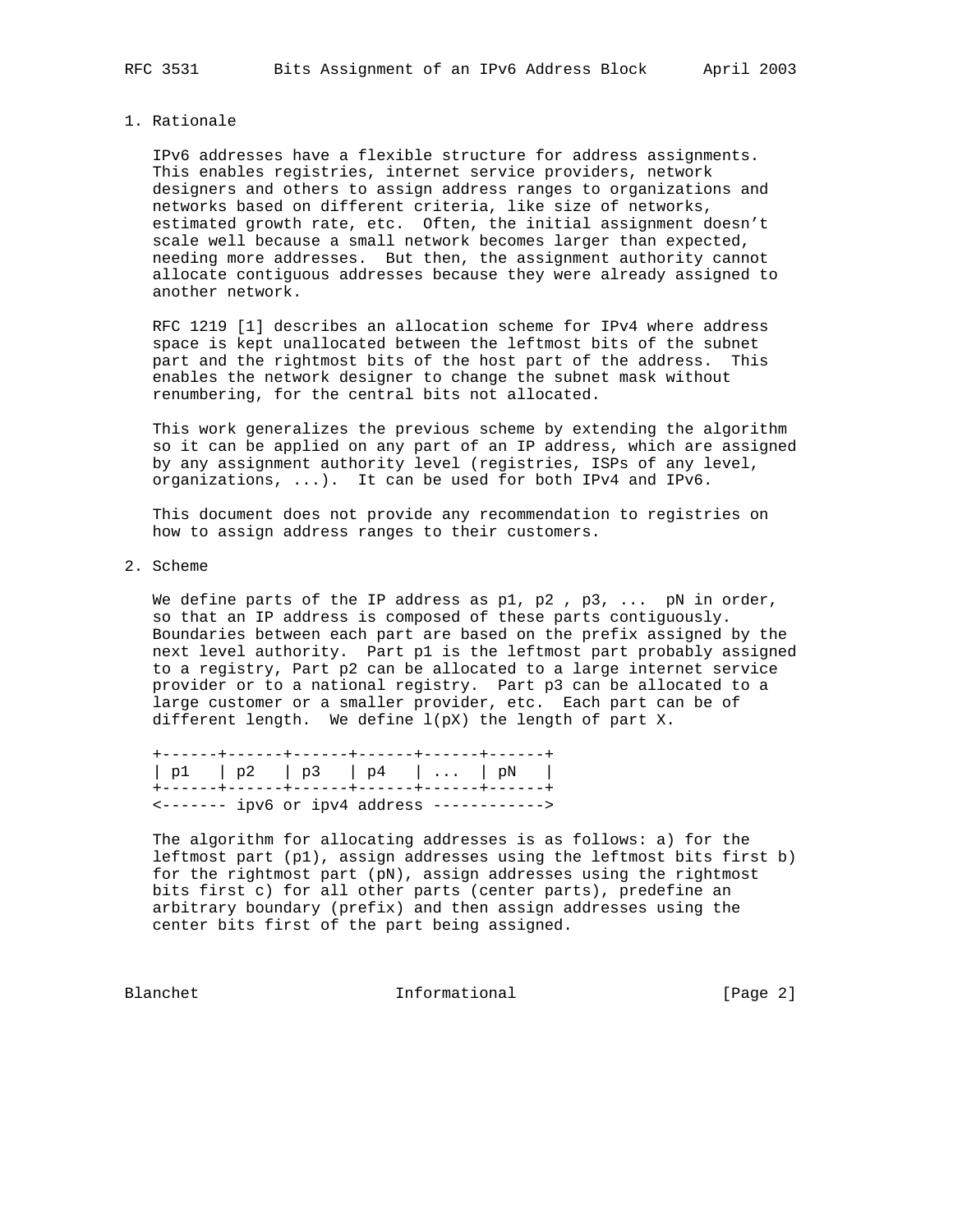This algorithm grows assigned bits in such way that it keeps unassigned bits near the boundary of the parts. This means that the prefix between any two parts can be changed forward or backward, later on, up to the assigned bits.

3. Description of the Algorithm

 This section describes the assignment of leftmost bits, rightmost bits and centermost bits.

3.1 Leftmost

p1 will be assigned in order as follows:

 Order Assignment 1 00000000 2 10000000 3 01000000 4 11000000 5 00100000 6 10100000 7 01100000 8 11100000 9 00010000

...

This is actually a mirror of binary counting.

3.2 Rightmost

pN (the last part) will be assigned in order as follows:

Blanchet 1nformational [Page 3]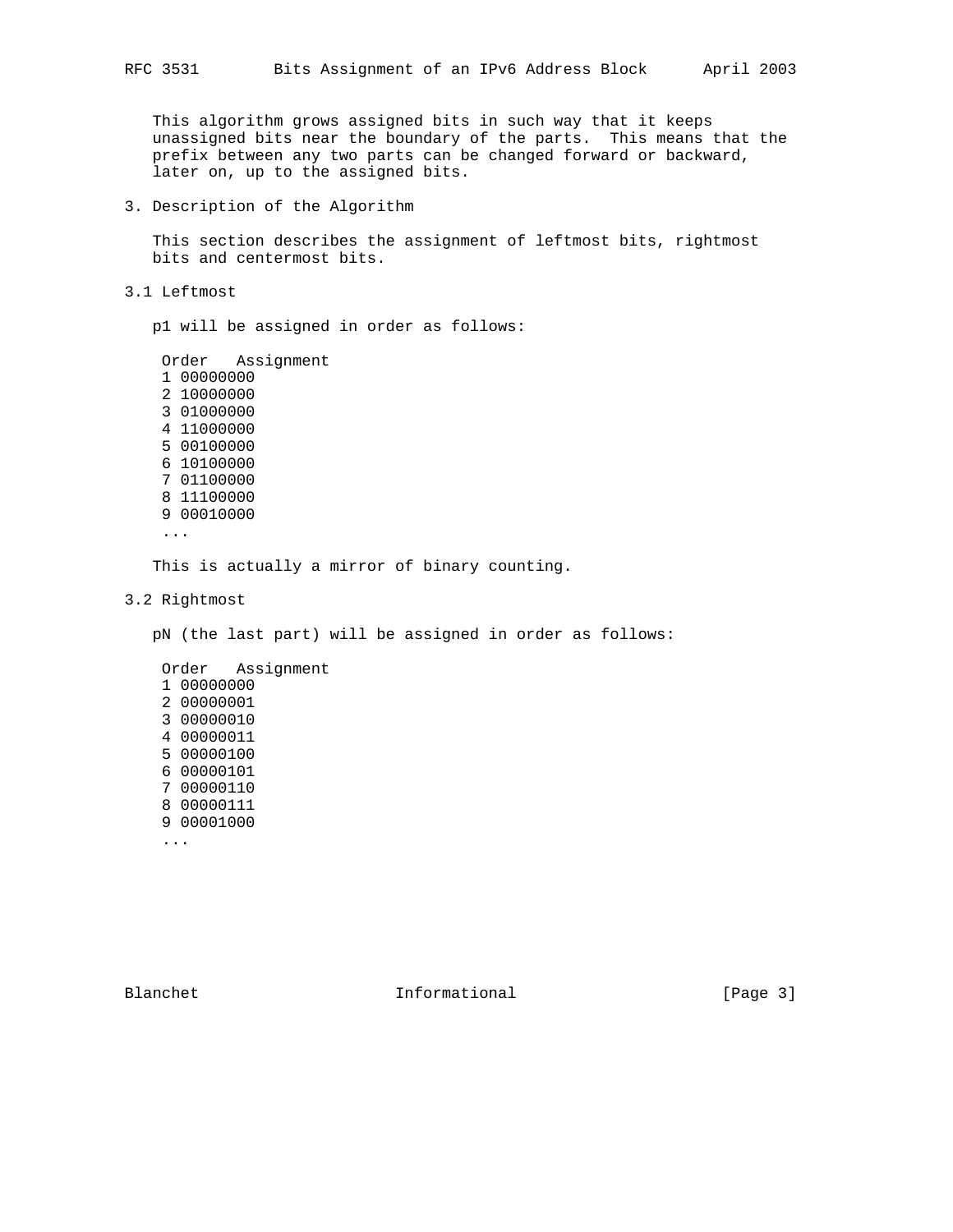- 
- 3.3 Centermost

 pX (where 1 < X < N) will be assigned in order as follows: (for example, with a 8 bit predefined length  $l(pX)=8$ ))

 Order Assignment 1 00000000 2 00001000 3 00010000 4 00011000 5 00000100 6 00001100 7 00010100 8 00011100 9 00100000

...

The bits are assigned using the following algorithm:

- 1. The first round is to select only the middle bit (and if there is an even number of bits pick the bit following the center)
- 2. Create all combinations using the selected bits that haven't yet been created.
- 3. Start a new round by adding one more bit to the set. In even rounds add the preceding bit to the set. In odd rounds add the subsequent bit to the set.
- 4. Repeat 2 and 3 until there are no more bits to consider.

4. Example

 As an example, a provider P1 has been assigned the 3ffe:0b00/24 prefix and wants to assign prefixes to its connected networks. It anticipates in the foreseeable future a maximum of 256 customers consuming 8 bits. One of these customers, named C2, anticipates a maximum of 1024 customer's assignments under it, consuming 10 other bits.

Blanchet 1nformational [Page 4]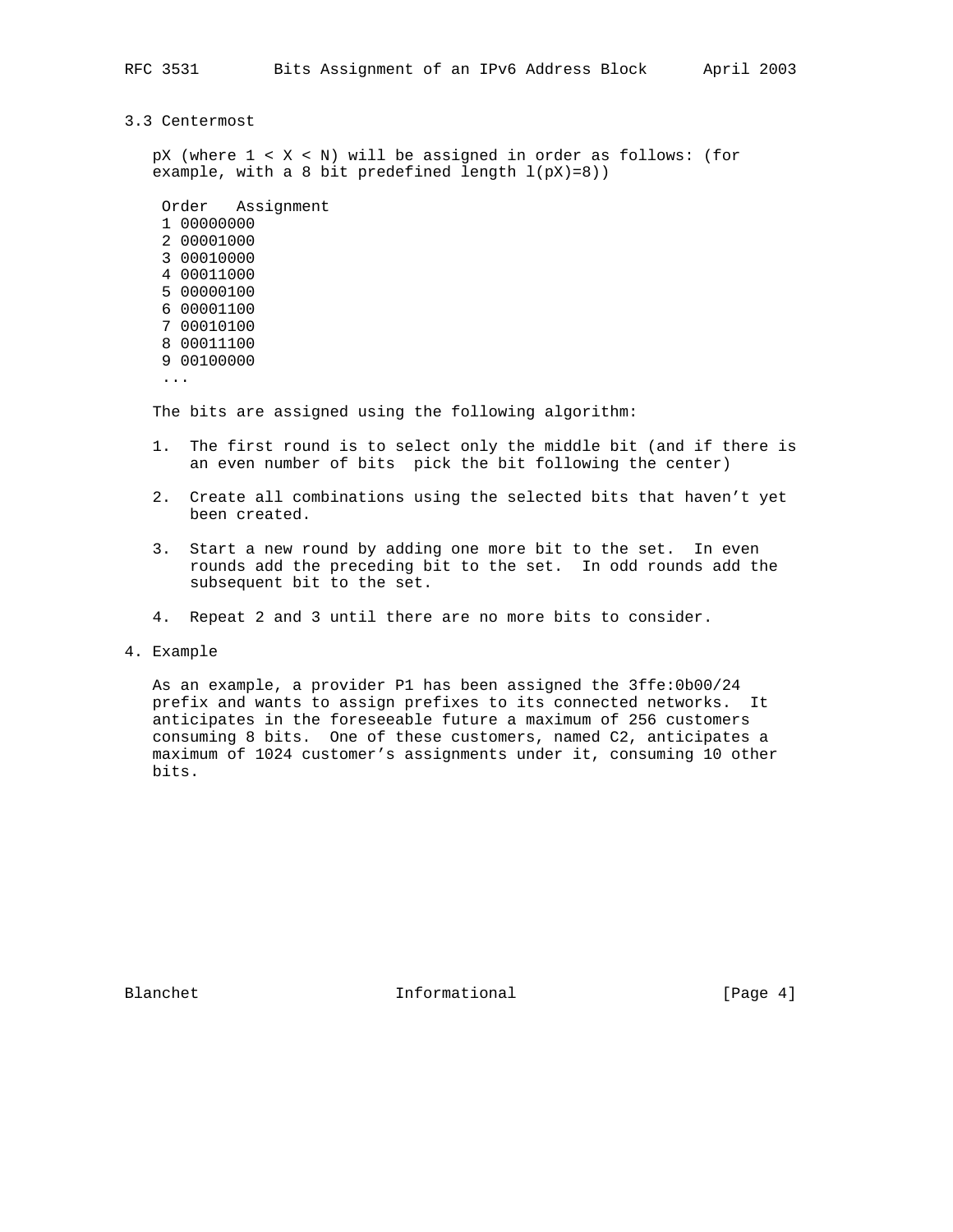The assignment will be as follows, not showing the first 24 leftmost bits (3ffe:0b00/24: 00111111 11111110 00001011):

P1 assigns address space to its customers using leftmost bits:

| 10000000 | : assigned to Cl |  |
|----------|------------------|--|
| 01000000 | : assigned to C2 |  |
| 11000000 | : assigned to C3 |  |
| 00100000 | : assigned to C4 |  |
|          |                  |  |

 C2 assigns address space to its customers (C2C1, C2C2, ...) using centermost bits:

 0000010000 : assigned to C2C1 0000100000 : assigned to C2C2 0000110000 : assigned to C2C3 ...

 Customers of C2 can use centermost bits for maximum flexibility and then the last aggregators (should be a network in a site) will be assigned using rightmost bits.

 Putting all bits together for C2C3: P1 |C2 |C2C3 00111111 11111110 00001011 01000000 00001100 00 <-------> <------> growing bits

 By using this method, P1 will be able to expand the number of customers and the customers will be able to modify their first assumptions about the size of their own customers, until the "reserved" bits are assigned.

# 5. Security Considerations

 Address assignment doesn't seem to have any specific security consideration.

6. Acknowledgements

 Thanks to Steve Deering, Bob Hinden, Thomas Narten, Erik Nordmark, Florent Parent and Jocelyn Picard for their very useful comments on this work.

Blanchet 1nformational [Page 5]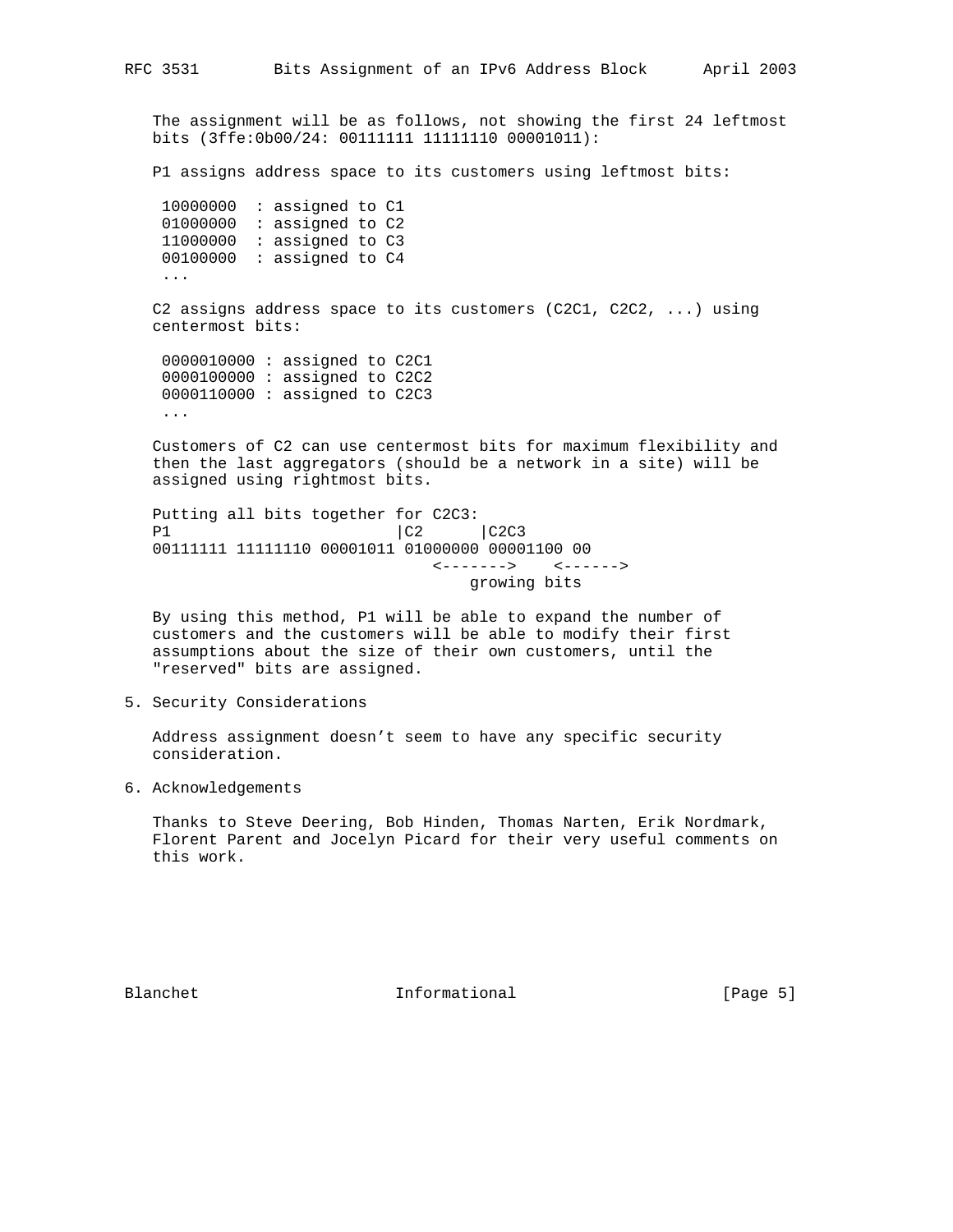References

- [1] Tsuchiya, P., "On the assignment of subnet numbers", RFC 1219, April 1991.
- [2] Bradner, S., "The Internet Standards Process -- Revision 3", BCP 9, RFC 2026, October 1996.

Author's Address

 Marc Blanchet Viagenie 2875 boul. Laurier, bureau 300 Sainte-Foy, QC G1V 2M2 Canada

 Phone: +1 418 656 9254 EMail: Marc.Blanchet@viagenie.qc.ca URI: http://www.viagenie.qc.ca/

Blanchet Informational [Page 6]